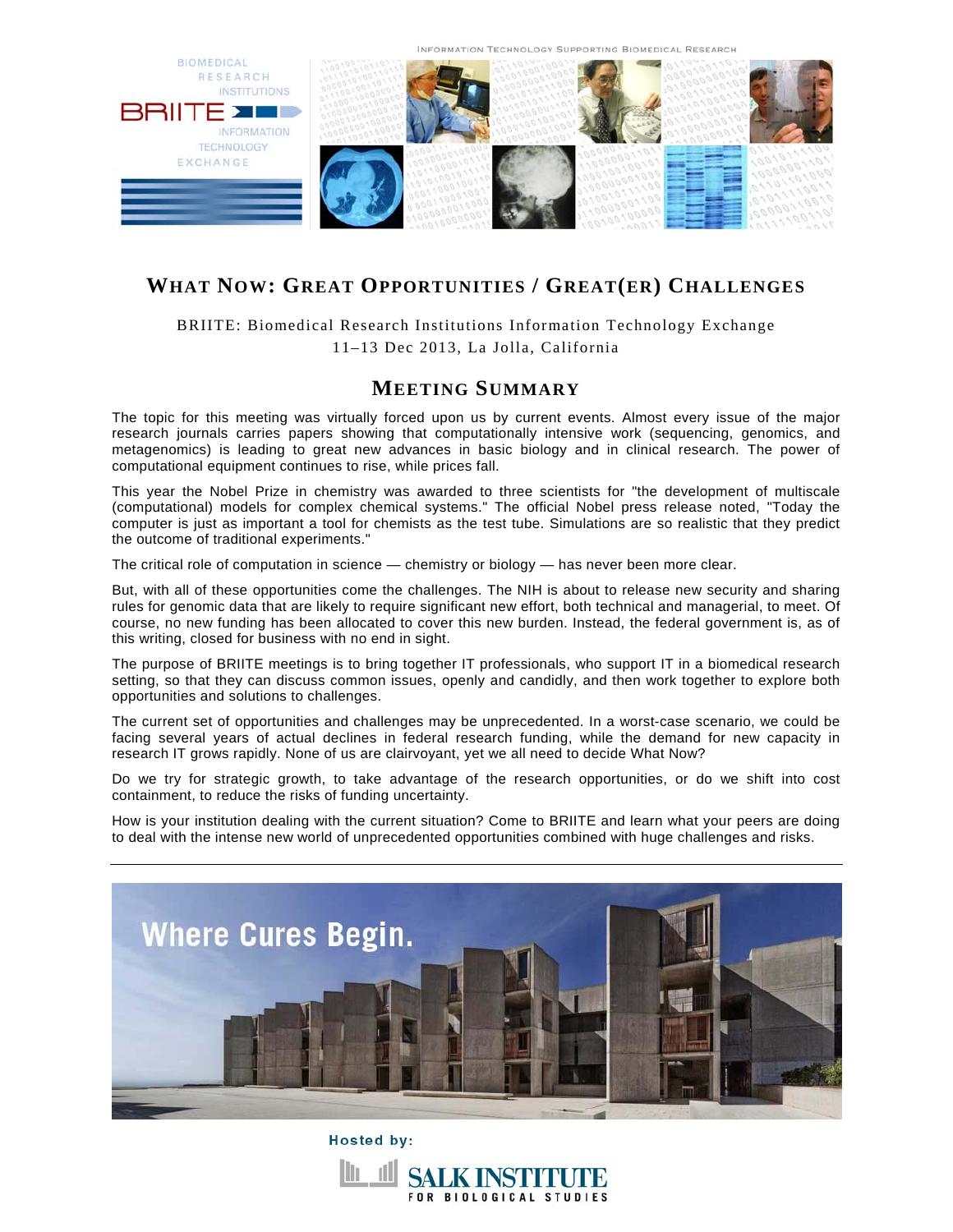## **BRIITE EVENT SUMMARY**

## **11 DECEMBER (WED) — EVENING SESSION @ THE SALK INSTITUTE**

 NOTE: The reception and dinner on Wednesday will be at the Salk Institute, which is immediately adjacent to the Estancia Hotel. Thus, no shuttle services will be required.

> Salk Institute for Biological Studies Foyer (Lower Level, East Building Complex) La Jolla, California

- 6:30 pm Reception at Salk Institute  *Location: Foyer*
- 7:45 pm Dinner at Salk Institute  *Location: Foyer*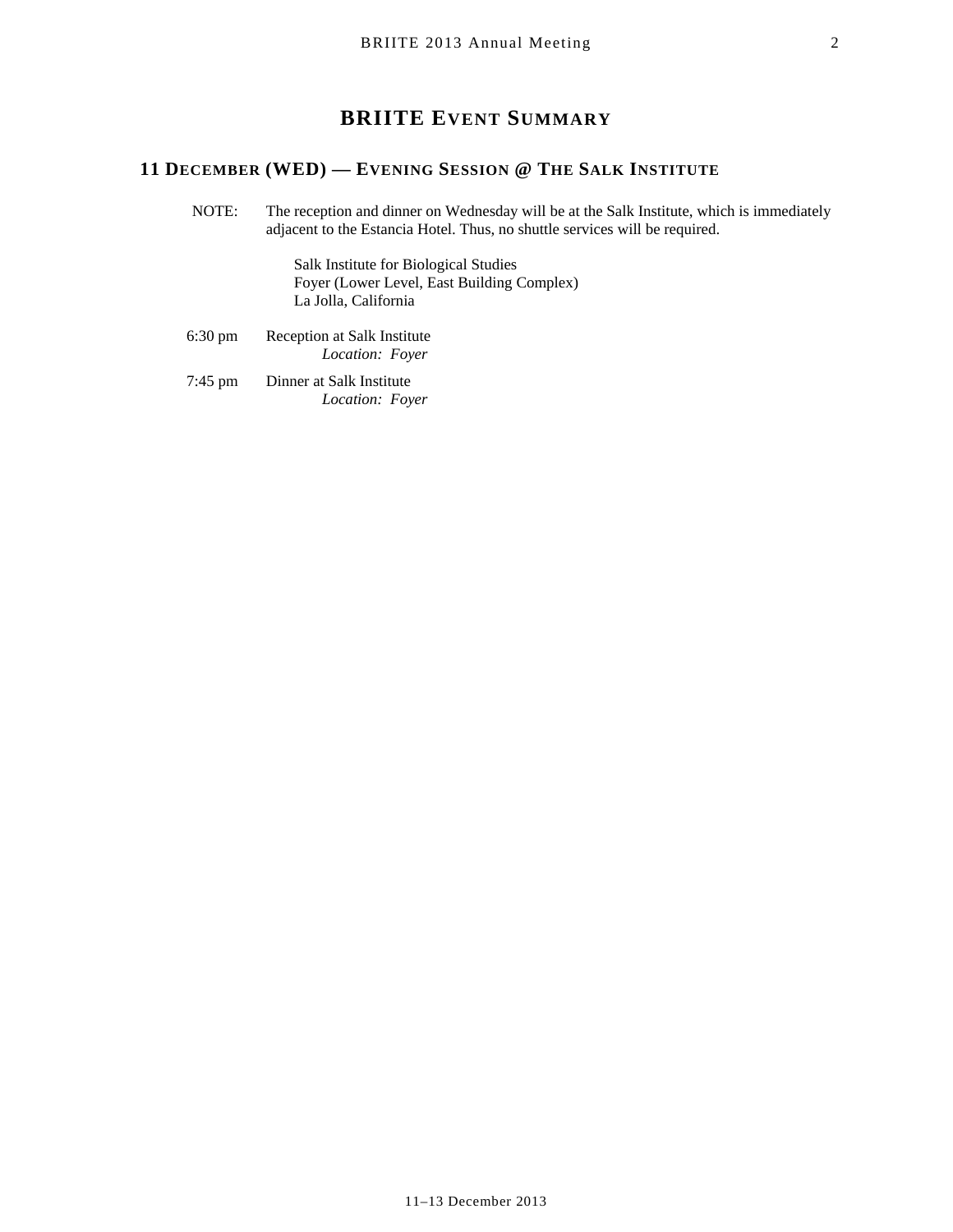# **12 DECEMBER (THU) — DAYTIME SESSION @ THE SALK INSTITUTE**

| $7:45$ am         | Continental Breakfast / Registration<br>Location: Foyer                                                                                                                                                                                                                   |
|-------------------|---------------------------------------------------------------------------------------------------------------------------------------------------------------------------------------------------------------------------------------------------------------------------|
| 8:30 am           | PLENARY SESSION: Welcoming Comments - Introduction to BRIITE<br>Robert J. Robbins; Frank Dwyer<br>Location: Trustees Room                                                                                                                                                 |
| 8:40 am           | PLENARY SESSION: Big Data: Yet Another Buzzword or Actual Big Deal?<br>Robert J. Robbins, PhD<br>Location: Trustees Room                                                                                                                                                  |
| $9:00$ am         | PLENARY SESSION: NCI Informatics Priorities for 2014<br>Warren Kibbe, Director of the Center for Biomedical Informatics and Information<br>Technology (CBIIT) at the National Cancer Institute, National Institutes of Health<br>Location: Trustees Room                  |
| 10:00 am          | <b>BREAK</b>                                                                                                                                                                                                                                                              |
| 10:30 am          | PLENARY SESSION: Real Disaster Recovery: Getting Hit by Hurricane Sandy (and<br>finding a silver lining)<br>John Speakman, Senior Director, Research Information Technology, New York<br>University Langone Medical Center, New York, New York<br>Location: Trustees Room |
| 11:30 am          | PLENARY SESSION: Taking Biomedical Computing to the Next Scale: The Global<br>Alliance and Genome Bridge<br>Matt Trunnell, Chief Information Officer, Broad Institute, Cambridge, Massachusetts<br>Location: Trustees Room                                                |
| 12:30 pm          | <b>LUNCH</b><br>Location: Foyer                                                                                                                                                                                                                                           |
| 1:45 pm           | PLENARY SESSION: Creating the self-organizing sessions (getting started)<br>Location: Trustees Room                                                                                                                                                                       |
| $2:00$ pm         | SELF-ORGANIZING BREAK-OUT SESSIONS<br>Location: Trustees Room, Foyer, Parker Room, Auditorium (as needed)                                                                                                                                                                 |
| 3:30 pm           | <b>BREAK</b>                                                                                                                                                                                                                                                              |
| $4:00 \text{ pm}$ | SELF-ORGANIZING BREAK-OUT SESSIONS (continued)<br>Location: Trustees Room, Foyer, Parker Room, Auditorium (as needed)                                                                                                                                                     |
| 5:30 pm           | Adjourn to hotel                                                                                                                                                                                                                                                          |

## **12 DECEMBER (THU) — EVENING SESSION @ ESTANCIA HOTEL**

| $6:30 \text{ pm}$ | Reception at Estancia<br>Location: Ballroom A |
|-------------------|-----------------------------------------------|
| $7:30 \text{ pm}$ | Dinner at Estancia<br>Location: Ballroom A    |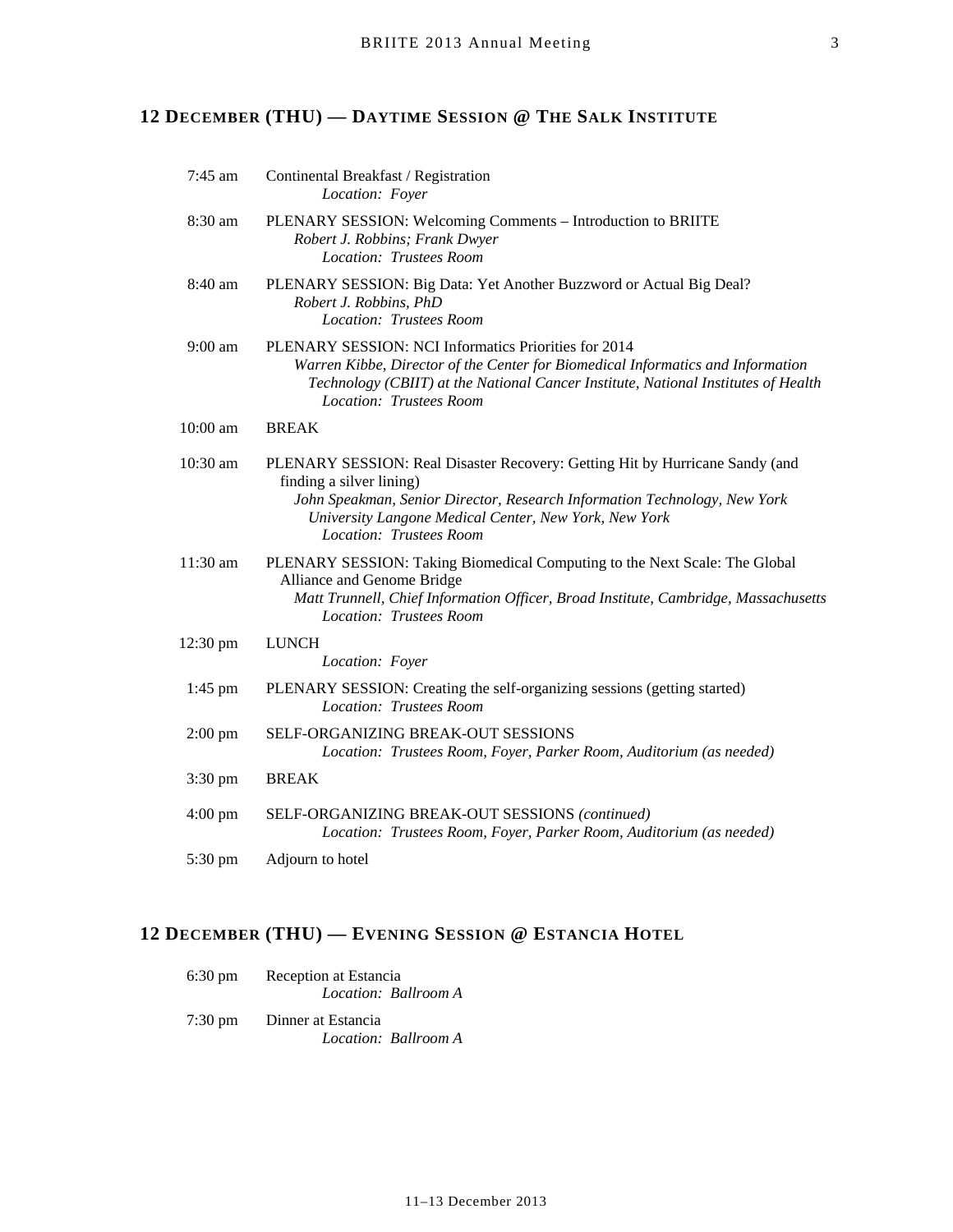# **13 DECEMBER (FRI) — DAYTIME SESSION @ THE SALK INSTITUTE**

| $7:30$ am          | <b>Continental Breakfast</b><br>Location: Foyer                                                                                                                          |
|--------------------|--------------------------------------------------------------------------------------------------------------------------------------------------------------------------|
| $8:15 \text{ am}$  | PLENARY SESSION: Welcoming Comments<br>Robert J. Robbins, PhD<br><b>Location: Trustees Room</b>                                                                          |
| 8:30 am            | SELF-ORGANIZING SESSIONS (wrap up)<br>Location: Trustees Room, Foyer, Parker Room, Auditorium (as needed)                                                                |
| $9:30$ am          | PLENARY SESSION: Reports from the Working Group Sessions<br>Speakers chosen by groups<br>Location: Trustees Room                                                         |
| 10:00 am           | <b>BREAK</b>                                                                                                                                                             |
| $10:30$ am         | PLENARY SESSION: Reports from the Working Group Sessions (continued)<br>Speakers chosen by groups<br>Location: Trustees Room                                             |
| 11:30 am           | PLENARY SESSION: Information Technology Exchange<br>(Identify things that worked / things that $d$ idn't $-$ brief presentations)<br>Location: Trustees Room             |
| $12:30 \text{ pm}$ | <b>LUNCH</b><br>Location: Foyer                                                                                                                                          |
| $1:30$ pm          | PLENARY SESSION: Information Technology Exchange (continued)<br>(Identify things that worked / things that $d$ idn't $-$ brief presentations)<br>Location: Trustees Room |
| $2:00$ pm          | Closing Comments / Adjourn<br>Location: Trustees Room                                                                                                                    |
| $2:30 \text{ pm}$  | OPTIONAL TECHNOLOGY TOURS<br>Scripps Research Institute (via shuttle)<br><b>Brant Kelley, Director, IT Services</b>                                                      |
|                    | Salk Institute<br>Frank Dwyer, Senior Director, Information Technology Department                                                                                        |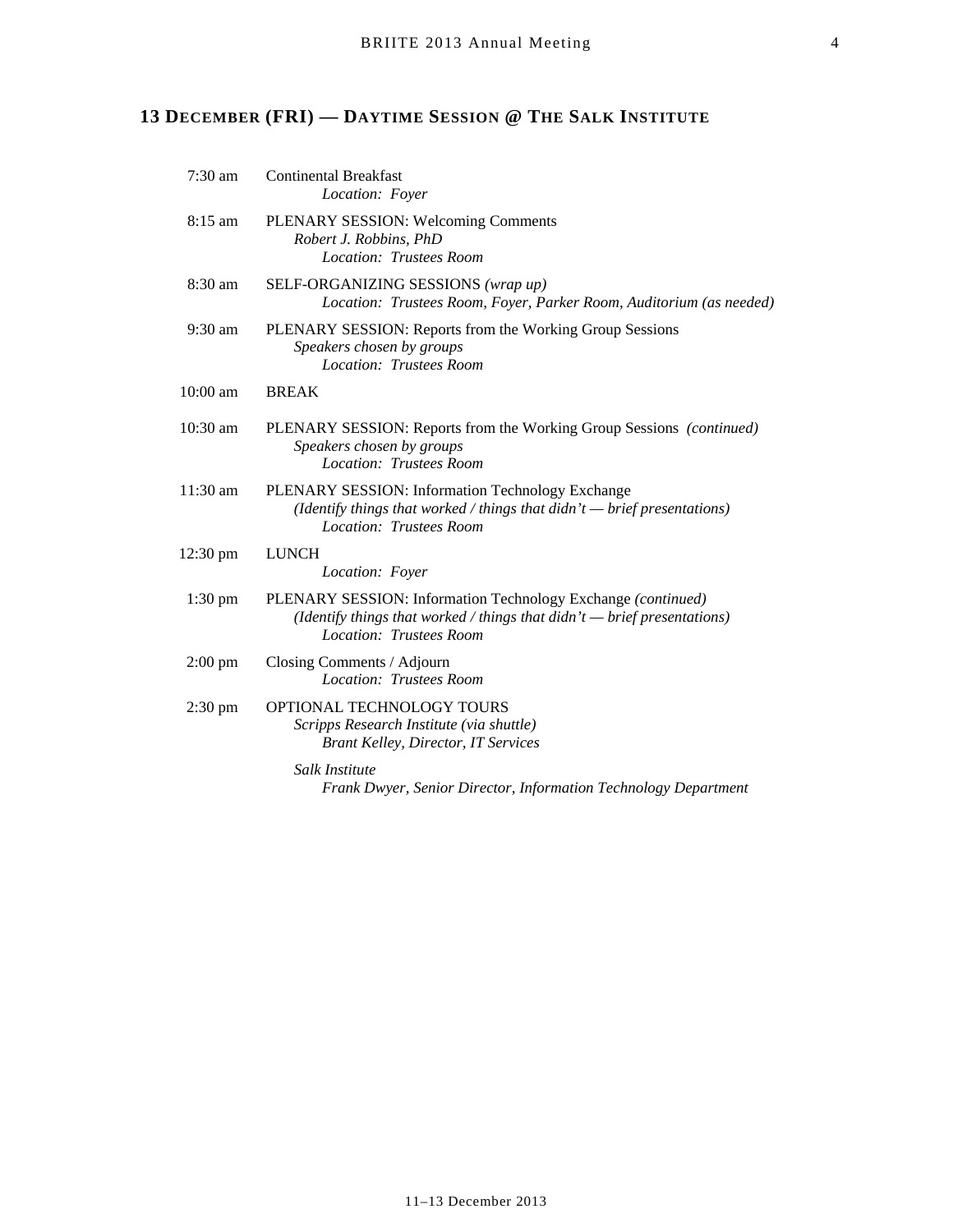## **DIRECTIONS AND LOGISTICS**

The Salk Institute for Biological Studies (marked A) is located in La Jolla, California at 10010 N Torrey Pines Rd, which is between Interstate 5 and the Pacific Ocean. As the map shows, N Torrey Pines Road can be reached from I-5 by taking Genesee Avenue or La Jolla Village Drive. Much of the land between N Torrey Pines Road and I-5 is the University of California at San Diego.



The photo below shows the relationship between the Salk Institute (top red box) and the Estancia Hotel (bottom red box). Because they are immediately adjacent to each other, getting from one to the other requires just a short walk.

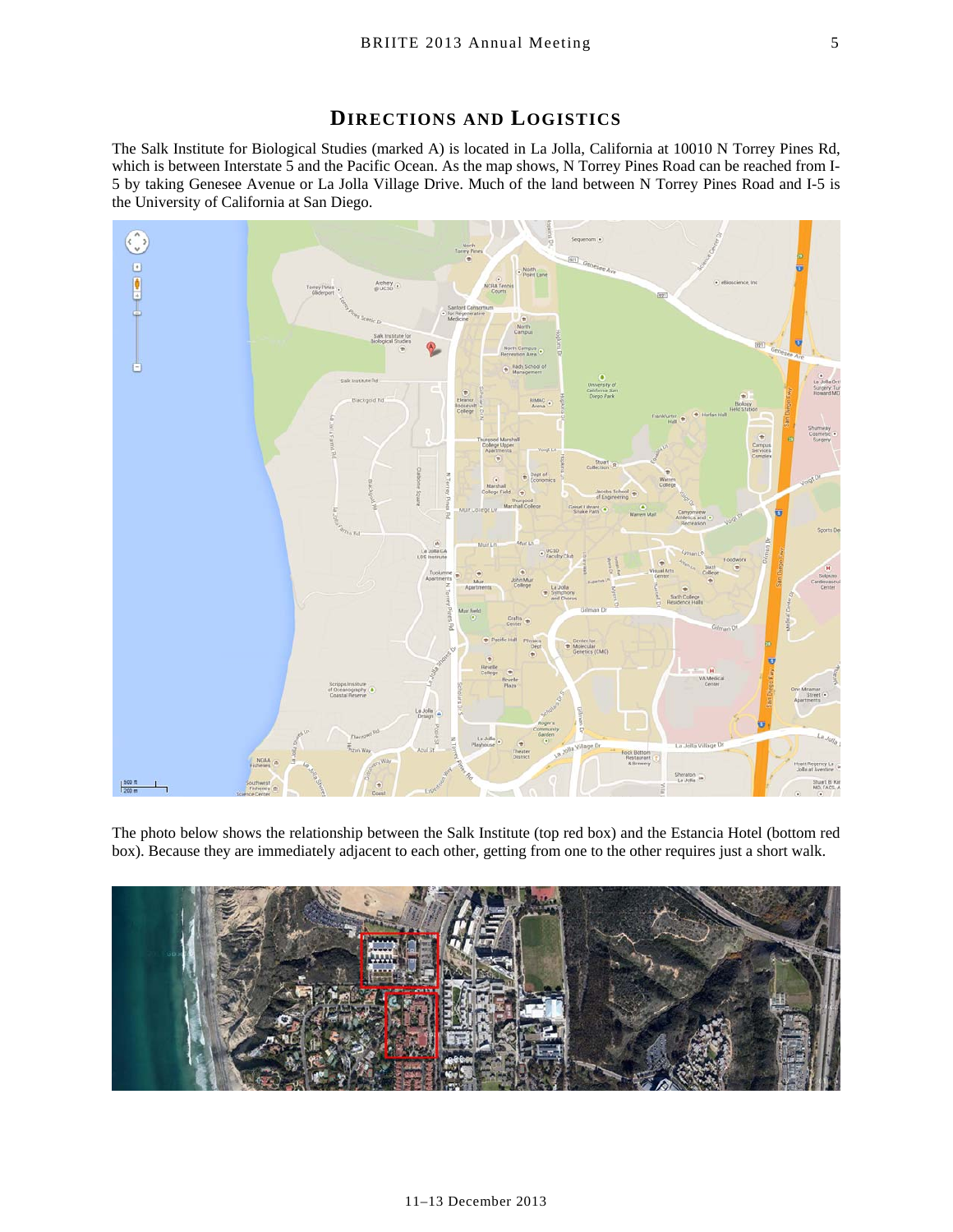Because the Salk Institute and the Estancia Hotel are immediately adjacent to each other, no local transportation will be required for participation in the meeting. However, if you are planning on being in the area for a day or two in addition to the meeting, a rental car would be helpful in getting around.

The Estancia in La Jolla (upper red arrow) is north of San Diego and of the San Diego airport (lower red arrow).

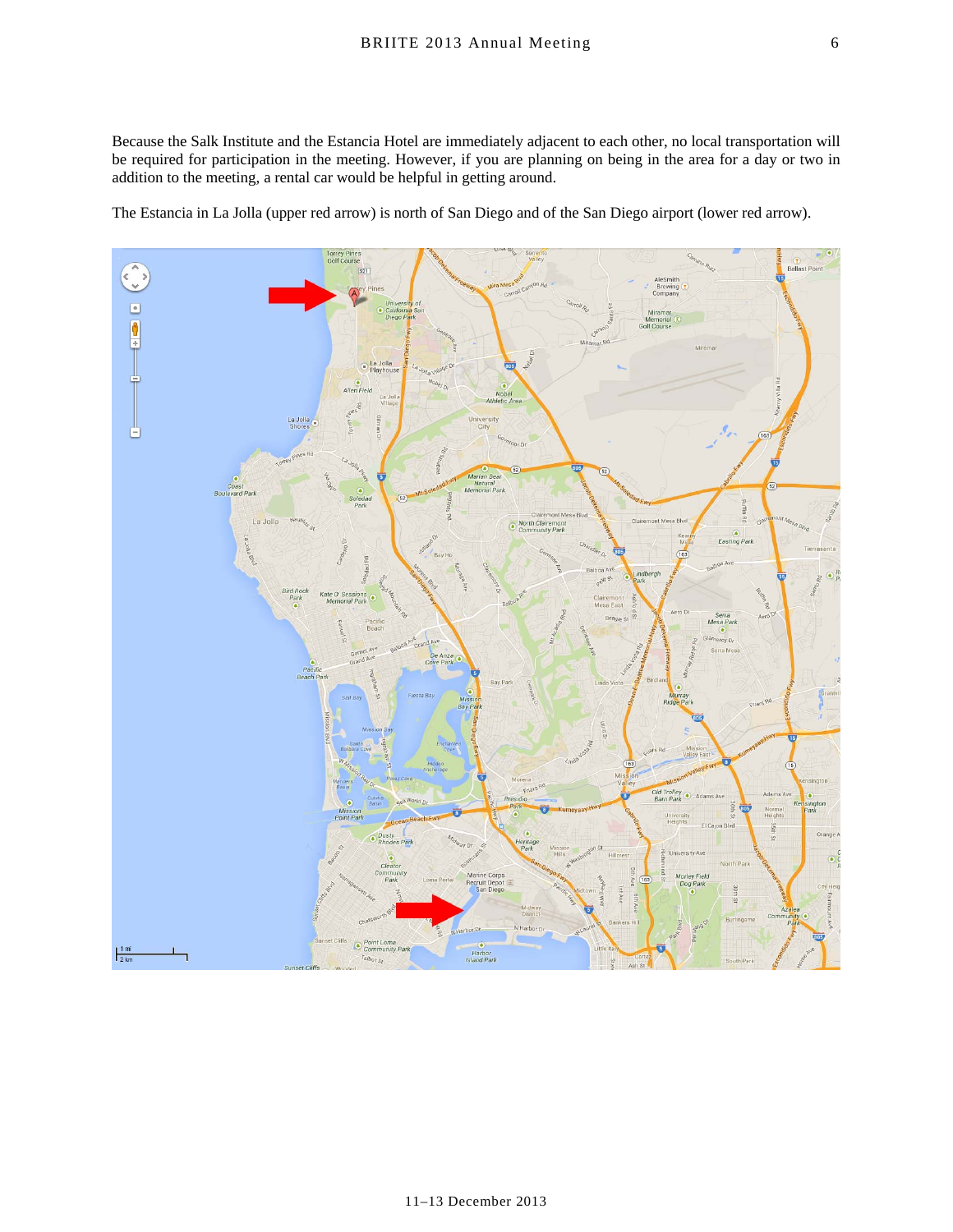If you are driving to the Institute, please park in the gravel overflow lot shown on the parking map below. After arriving on campus, follow the directions to the Reception area. There will be signs directing you to the BRIITE venues on the lower level. The plenary sessions will be held in the Trustees room; meals and breaks are scheduled for the Foyer, and the other meeting rooms on the lower level will be used for breakout sessions.



*East Building Complex, Lower Level (Conference Facilities)* 



11–13 December 2013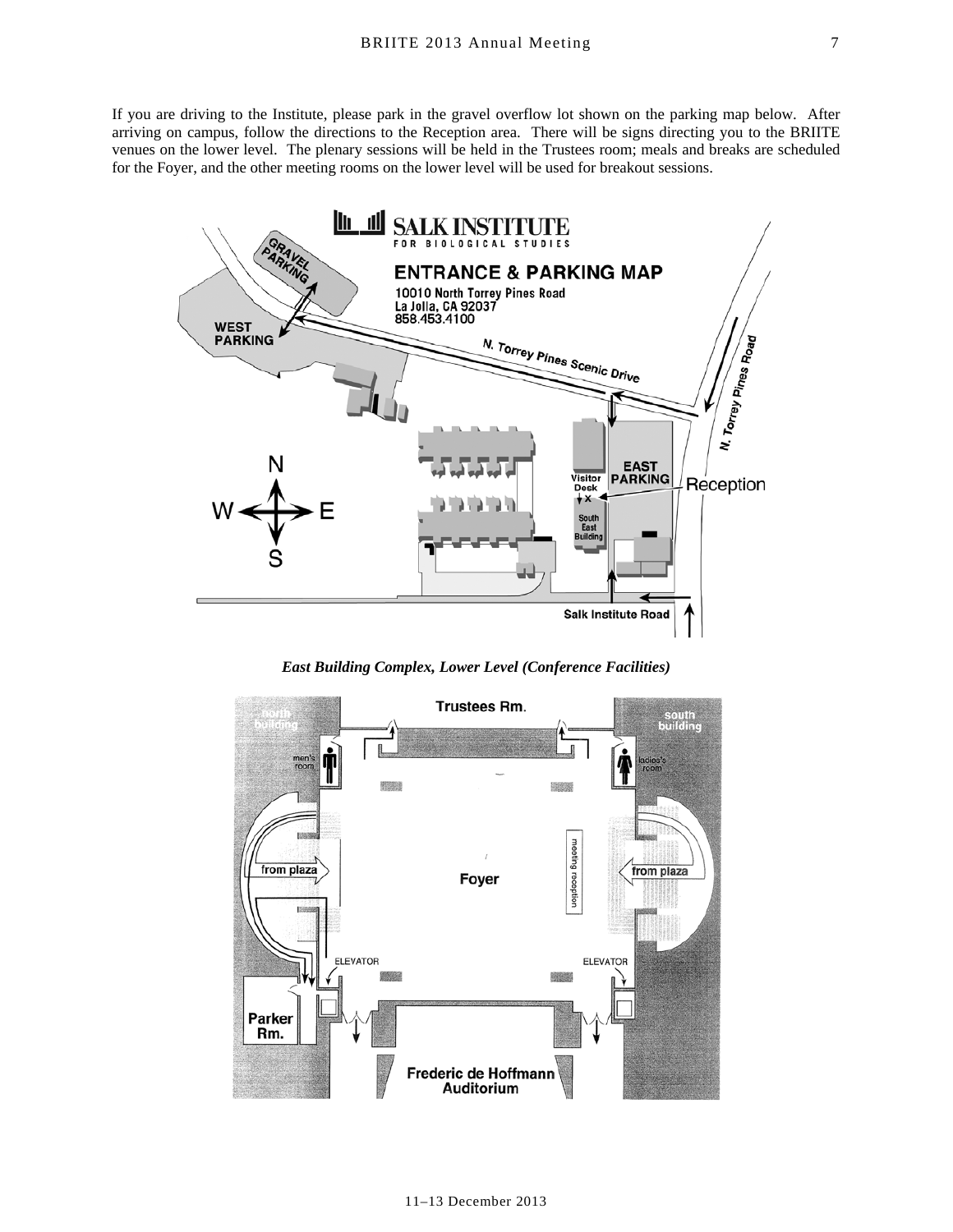#### **DRIVING DIRECTIONS TO ESTANCIA LA JOLLA:**

#### *Interstate 5 from the North:*

- Exit at GENESEE AVE
- Take GENESEE AVE West (Right)
- Turn Left on N TORREY PINES RD
- Watch for the Estancia Entrance on your right



#### *Interstate 5 from the South:*

- Exit at GENESEE AVE
- Take GENESEE AVE West (Left)
- Turn Left on N TORREY PINES RD
- Watch for the Estancia Entrance on your right

#### *From the San Diego Airport:*

- Turn Left on N HARBOR DR
- Turn Left on W LAUREL ST
- Turn Left on PACIFIC HWY
- Turn Right on W WASHINGTON ST
- Turn Left on SAN DIEGO AVE
- Take I-5 NORTH
- Exit at GENESEE AVE
- Take GENESEE AVE West (Left)
- Turn Left on N TORREY PINES RD
- Watch for the Estancia Entrance on your right

NOTE: The first few steps in the directions for getting to I-5 from the airport are heavily dependent upon your exact starting point (i.e., a rental-car lot, an airport parking lot, the arrivals section of the airport, etc.). If you are driving from the airport and are new to the area, be sure to get specific directions to I-5 from your starting point.